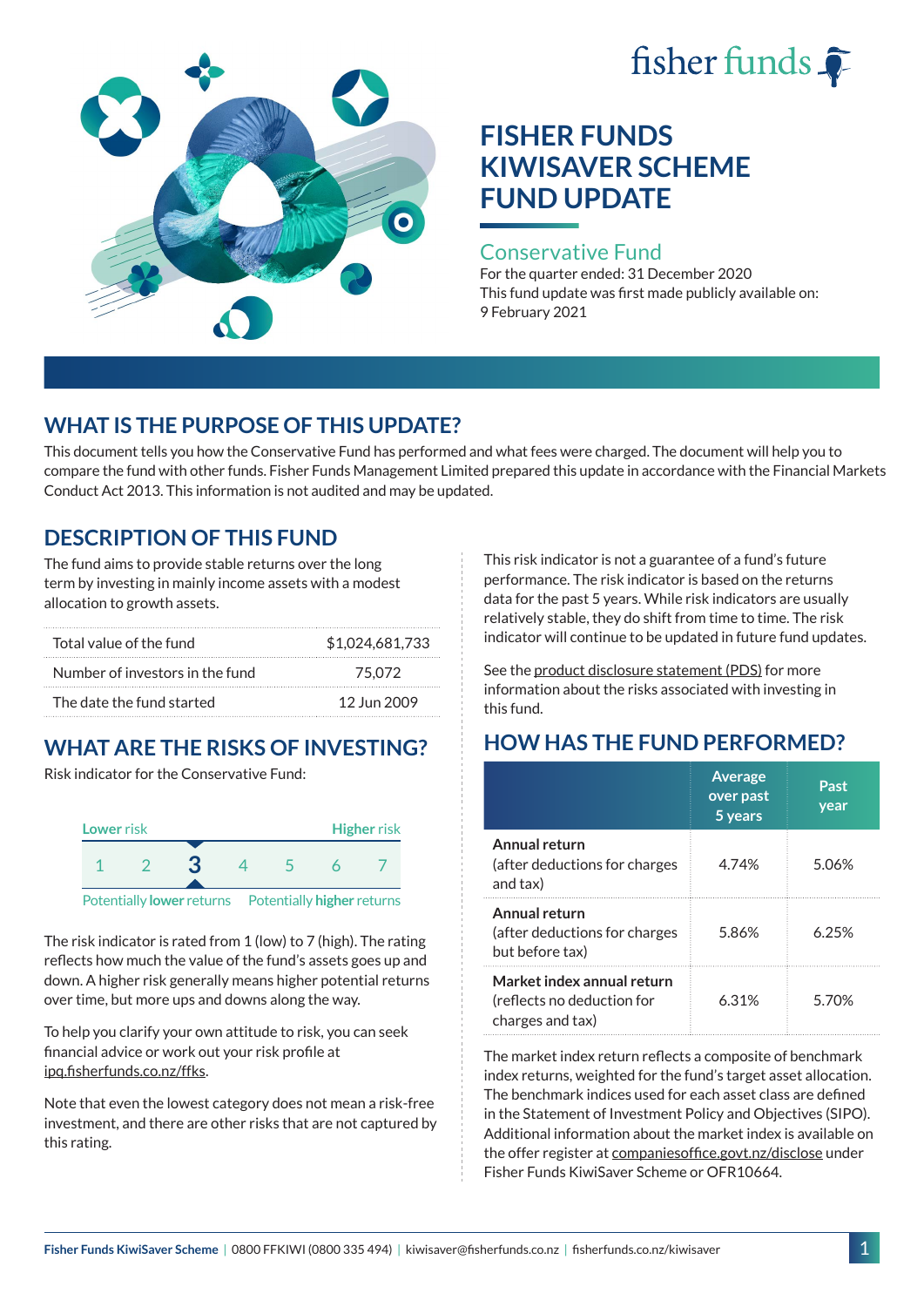## **ANNUAL RETURN GRAPH**



This shows the return after fund charges and tax for the last 10 years ending 31 March. The last bar shows the average annual return for the last 10 years, up to 31 December 2020.

**Important:** This does not tell you how the fund will perform in the future.

Returns in this update are after tax at the highest prescribed investor rate (PIR) of tax for an individual New Zealand resident. Your tax may be lower. The market index return reflects no deduction for charges and tax.

#### **WHAT FEES ARE INVESTORS CHARGED?**

|                                                                                                                             |                           |       |                                     | 8.8   |                                                                                                                           |      |
|-----------------------------------------------------------------------------------------------------------------------------|---------------------------|-------|-------------------------------------|-------|---------------------------------------------------------------------------------------------------------------------------|------|
|                                                                                                                             | 8.00%                     |       | 6.94%                               | 6.77% |                                                                                                                           | 03%  |
| Annual return                                                                                                               | 6.00%                     | 6.58% |                                     |       | 5.30%                                                                                                                     |      |
|                                                                                                                             | 4.00%                     | 4.13% |                                     |       | 4.59%                                                                                                                     |      |
|                                                                                                                             | 2.00%                     |       | 54%                                 |       |                                                                                                                           |      |
|                                                                                                                             | 0.00%                     |       |                                     |       |                                                                                                                           |      |
|                                                                                                                             |                           | 2011  | 2012                                | 2013  | 2014                                                                                                                      | 2015 |
|                                                                                                                             |                           |       |                                     |       | This shows the return after fund charges and tax for the last 10<br>return for the last 10 years, up to 31 December 2020. |      |
|                                                                                                                             |                           |       |                                     |       | Important: This does not tell you how the fund will perform in th                                                         |      |
|                                                                                                                             |                           |       |                                     |       | Returns in this update are after tax at the highest prescribed inv                                                        |      |
|                                                                                                                             |                           |       |                                     |       | tax may be lower. The market index return reflects no deductior                                                           |      |
| <b>WHAT FEES ARE INVESTORS</b><br><b>CHARGED?</b>                                                                           |                           |       |                                     |       |                                                                                                                           |      |
|                                                                                                                             |                           |       |                                     |       | Investors in the Conservative Fund are charged fund charges                                                               |      |
|                                                                                                                             |                           |       |                                     |       | that include GST. In the year to 31 March 2020 these were:                                                                |      |
|                                                                                                                             |                           |       |                                     |       | % of net asset value                                                                                                      |      |
|                                                                                                                             | <b>Total fund charges</b> |       |                                     |       | 0.94%                                                                                                                     |      |
|                                                                                                                             | Which are made up of:     |       |                                     |       |                                                                                                                           |      |
| <b>Total management and</b><br>administration charges                                                                       |                           | 0.94% |                                     |       |                                                                                                                           |      |
| Including:                                                                                                                  |                           |       |                                     |       |                                                                                                                           |      |
| Manager's basic fee                                                                                                         |                           |       | 0.86%                               |       |                                                                                                                           |      |
| Other management and<br>administration charges                                                                              |                           | 0.08% |                                     |       |                                                                                                                           |      |
| <b>Total performance-based fees</b>                                                                                         |                           |       | $0.00\%$                            |       |                                                                                                                           |      |
|                                                                                                                             | Other charges:            |       |                                     |       | \$ amount per investor                                                                                                    |      |
|                                                                                                                             | Annual account fee        |       |                                     |       | \$36*                                                                                                                     |      |
| * The account fee reduced from \$3 per month (\$36 per<br>annum) to \$1.95 per month (\$23.40 per annum) on<br>1 July 2020. |                           |       |                                     |       |                                                                                                                           |      |
|                                                                                                                             |                           |       | your investment over the long term. |       | Small differences in fees and charges can have a big impact on                                                            |      |

### **EXAMPLE OF HOW THIS APPLIES TO AN INVESTOR**

Sarah had \$10,000 in the fund at the start of the year and did not make any further contributions. At the end of the year, Sarah received a return after fund charges were deducted of \$506 (that is 5.06% of her initial \$10,000). Sarah also paid \$36 in other charges. This gives Sarah a total return after tax of \$470 for the year.

#### **WHAT DOES THE FUND INVEST IN? Actual investment mix**

This shows the types of assets that the fund invests in.



#### **Target investment mix**

This shows the mix of assets that the fund generally intends to invest in.